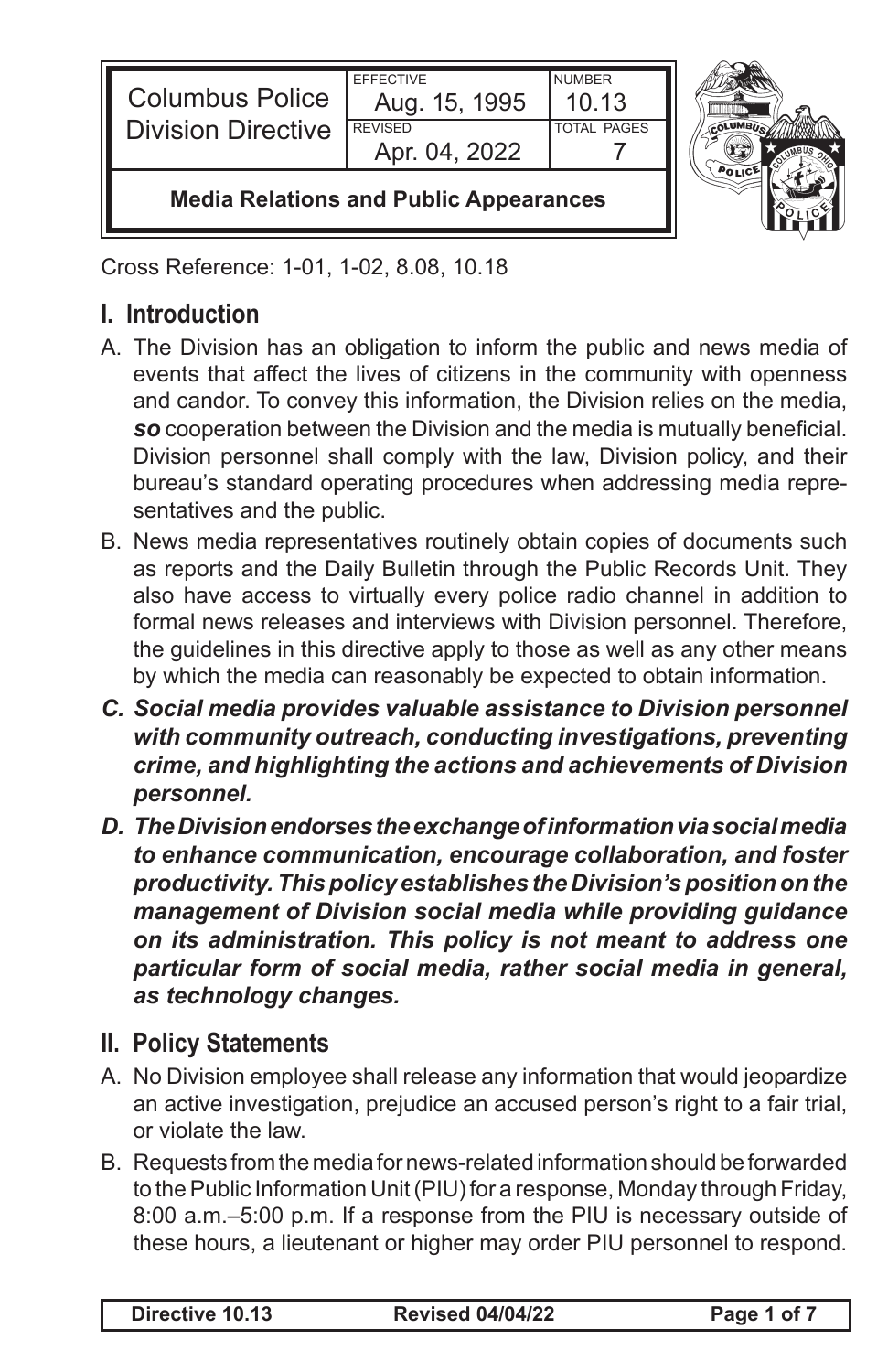- C. If PIU personnel are unavailable and/or their response is not necessary, Division personnel may address the media or disseminate investigative information only with prior approval from a lieutenant or higher.
- D. While representing the Division of Police on or off duty, Division personnel addressing the public or the media in person or in any written forum or publication shall comply with the following:
	- 1. Exclusive rights to information shall not be granted to any media representative.
	- 2. Opinions of what should constitute Division policy shall not be stated.
	- 3. Criticism or ridicule of the Division or any of its employees shall not be expressed.
	- 4. Suggestions that the Division does or should take a stand on any political or social issue shall not be made.
	- 5. The identity of juvenile victims shall not be released unless permission is given by the Chief of Police.
	- 6. The Division's endorsement of any person, product, or service shall not be represented or suggested.
	- Note: These policies also apply when distributing notifications via the "Alerts" function of the Columbus Police mobile application or posting on any Division social media account.
- E. The decision to release information on all serial crimes shall be made by the Chief of Police.
- F. Division personnel shall refer requests for copies of incident and/or traffic crash reports to the Records Section. Requests for copies of all other records shall be referred to the Public Records Unit.
- G. Requests from the media to view, film, or photograph evidence held by the Property Control Unit, Impounding Unit, or Forensic Services Bureau shall be directed to the PIU. A member of the investigating unit shall be present during the viewing of the evidence.

## *H. Representing the Division on Social Media*

- *1. All Division social media sites or pages shall be approved by the Chief of Police or his or her designee.*
- *2. Sworn personnel of the rank of commander and above and personnel in the Public Information Unit and Community Liaison Section may create individual Division social media pages to post about their community interactions.*
- *3. All other Division social media sites or pages (for example, bureau or unit pages) shall be administered by the assigned bureau commander/manager or his or her designee.*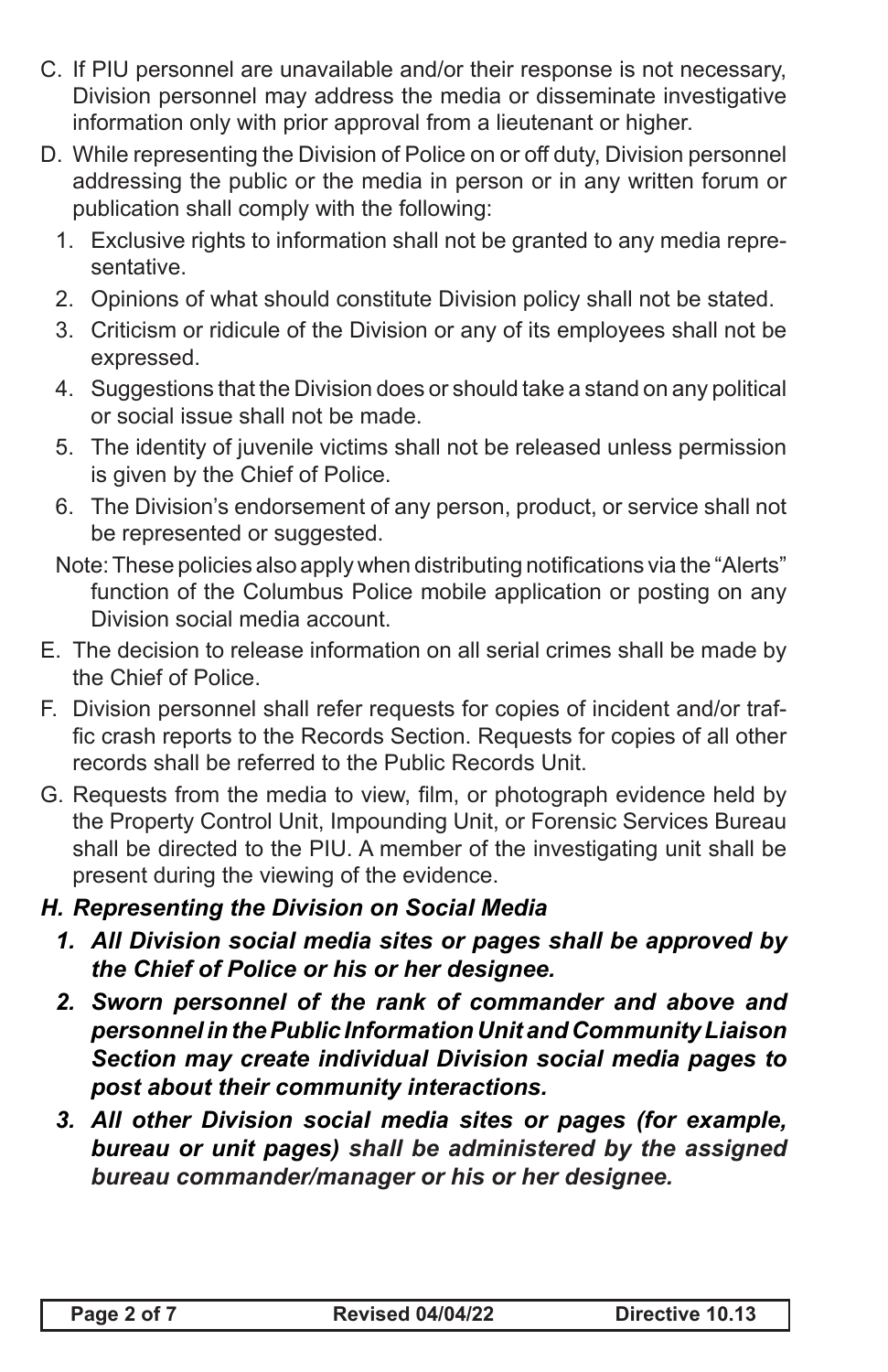- *4. Social media pages shall clearly indicate that they are maintained by the Division and shall have Division contact information prominently displayed.*
- *5. Social media content shall adhere to applicable laws, regulations, and policies, including all information technology policies.*
- *6. Social media pages shall state that the opinions expressed by visitors to the page(s) do not reflect the opinions of the Division.*
	- *a. Pages shall clearly indicate that posted content will be monitored and that the Division reserves the right to remove any content for reasons including, but not limited to, comments that contain obscenities, off-topic comments, and personal attacks.*
	- *b. Pages shall clearly indicate that any content posted or submitted for posting is subject to public disclosure.*
- *7. Division personnel representing the Division via social media outlets shall identify themselves as members of the Division.*
- *8. Division personnel shall observe and abide by all copyright, trademark, and service mark restrictions in posting materials to social media.*
- *9. Division personnel representing the Division via social media outlets shall not conduct private business on the social media site.*
- *I.* Photographs
	- 1. For the purposes of public records requests, photographs of sworn personnel that are currently in a plain-clothes or undercover capacity shall not be released, regardless of assignment.
	- 2. Photographs of sworn personnel that are not currently in a plain-clothes or undercover capacity should be released, except when specific information indicates that the release of the photograph would endanger the life or physical safety of sworn personnel.
	- 3. All photographs maintained by the Division, excluding those of sworn personnel listed in Sections II,*I*,1 and II,*I*,2, are public records that shall be made available to the media and the public, except when the release of the photograph:
		- a. Would reveal the identity of a suspect who has not been charged with an offense;
		- b. Would endanger the life or safety of a crime victim, witness, or confidential information source;
		- c. May be detrimental to a current investigation or pending court case; and/or
		- d. Has not been ordered by a court of competent jurisdiction and the photograph is of a juvenile.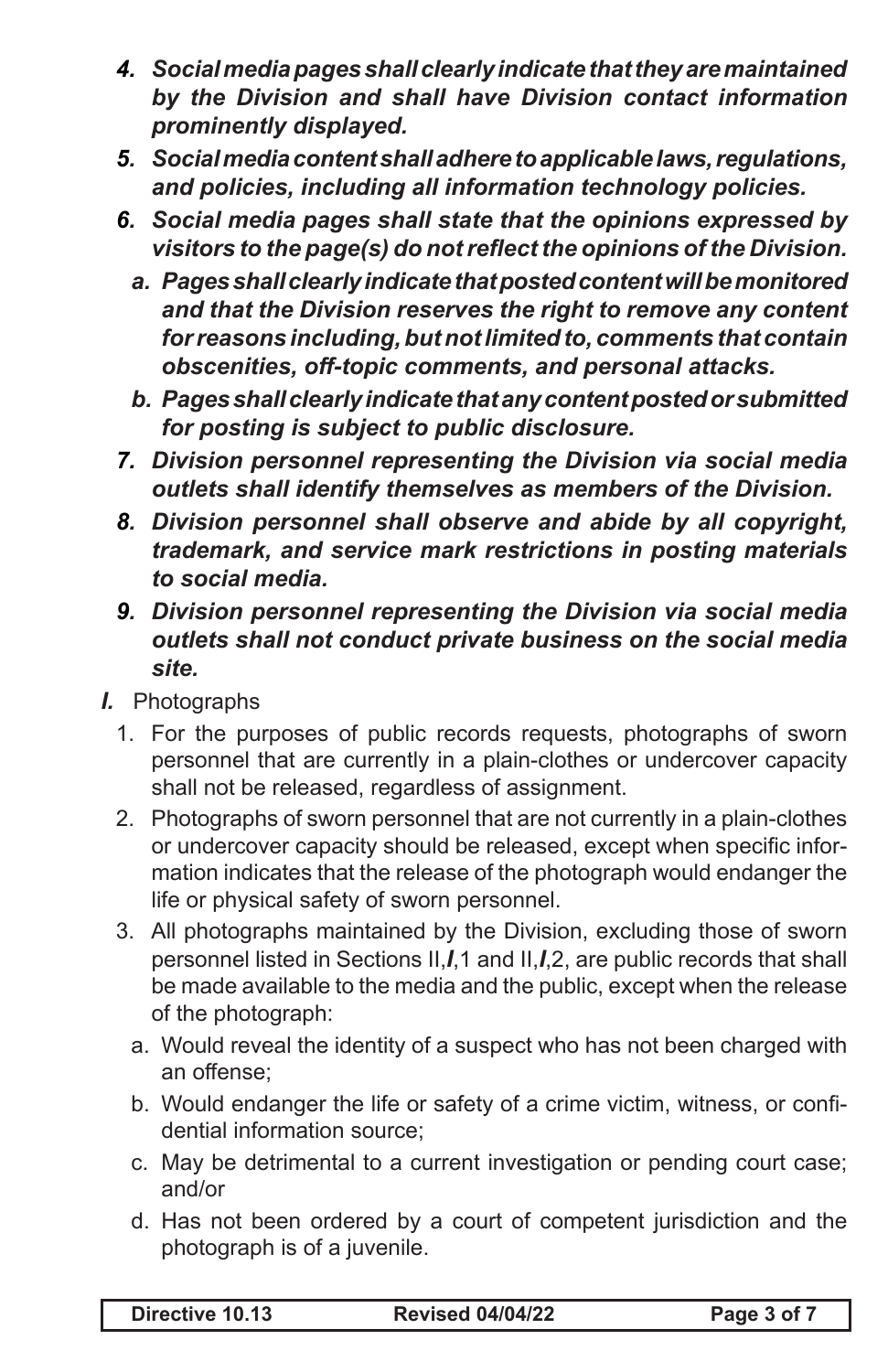- 4. Sworn personnel determining that an ID photograph should not be released shall immediately notify the Public Records Unit.
- 5. Requests for ID photographs shall be referred to the Public Records Unit.
- 6. Photographs of evidence shall be released only with the approval of the appropriate bureau commander or civilian manager.
- 7. During normal business hours (8:00 a.m.–5:00 p.m.), PIU personnel may release ID photographs with the approval of the investigating detective or his or her supervisor.

## **III. Procedures**

A. PIU

- 1. Assist media personnel in covering news stories.
- 2. Arrange and/or assist at news conferences.
- 3. Establish procedures that set forth media perimeters at crime scenes, major fires, natural disasters, or other catastrophic events which do not conflict with existing procedures.
- 4. Assist with crisis situations within the Division.
- 5. Be on-call for the Division in order to respond to media inquiries in a timely fashion.
- 6. Coordinate the release of information concerning confidential agency investigations and operations, as well as the release of information on victims, witnesses, and suspects.
- 7. Develop procedures for releasing information when other public agencies are involved in a mutual effort.
- 8. When available, prepare and distribute Division news releases.
- B. Personnel Releasing Information
	- 1. When releasing written information, complete the Media Information, form A-10.100. A request for the release of public records such as reports, must be referred to the Public Records Unit.
	- 2. Ensure the release does not jeopardize an investigation or the prosecution of a criminal suspect.
		- a. Release information regarding investigations in-progress only with the authorization of the appropriate investigative personnel.
		- b. When in doubt whether information may be released, refrain from releasing and refer inquiries to the appropriate bureau commander or civilian manager.
	- 3. Ensure the information released is made equally available to all requesting media representatives.
	- 4. If not assigned to the PIU, forward all news releases to a chain of command supervisor for approval.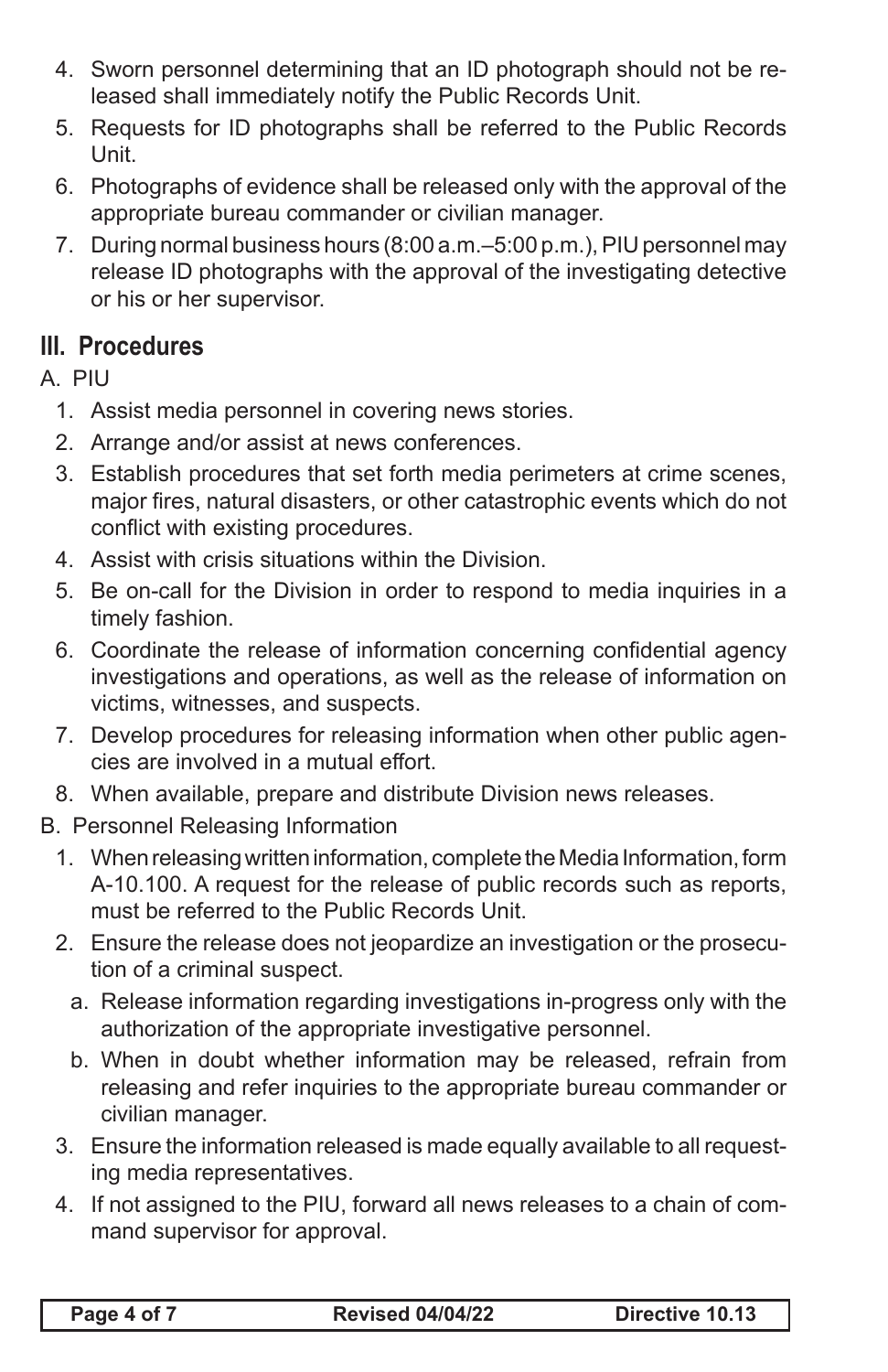- 5. Use the following guidelines when releasing information:
	- a. Information usually appropriate for release includes:
		- (1) The identity of an adult or juvenile charged with a crime.
			- (a) Age
			- (b) Employment and/or marital status, if pertinent to the case
			- (c) The address of an adult charged with a crime
		- (2) The criminal charge.
		- (3) Investigating and/or arresting agencies, if the investigation has been completed.
		- (4) The length and scope of the investigation, if the investigation has been completed.
		- (5) The time and location of the arrest.
	- Note: When the Division and other law enforcement agencies are involved in a mutual effort, the originating agency is responsible for media requests.
	- b. Information usually inappropriate for release includes:
		- (1) Observations about a suspect's character or guilt.
		- (2) A suspect's statements, admissions, alibis, or lack thereof.
		- (3) The identity of persons previously charged but not convicted.
		- (4) A juvenile's prior arrest record.
		- (5) The identity, statements, or credibility of potential witnesses.
		- (6) Information that would tend to disclose the identity of a confidential source or witness.
		- *(7) A victim's full name, unless the victim is deceased. Only release the initials of a living victim to preserve privacy.*
		- *(8)* A victim's address or place of employment*. Only release a general description of the area (for example, street blocks)*, unless it is *a business or* the scene of the crime.
		- *(9)* The identity of victims of sexual assault.
		- *(10)*Graphic descriptions of wounds or crime scenes.
		- *(11)*Investigative procedures.
		- *(12)*The opinion of agency personnel regarding the merits of an investigation or the quality of evidence gathered.
	- c. Information prohibited from being released includes:
		- (1) Details that could jeopardize the successful prosecution of a case.
		- (2) The identity of persons questioned but not charged with a violation.
		- (3) Photographs and fingerprints of juveniles.
		- (4) Reports of and information regarding child abuse and neglect.
		- (5) Data accessed through law enforcement databases.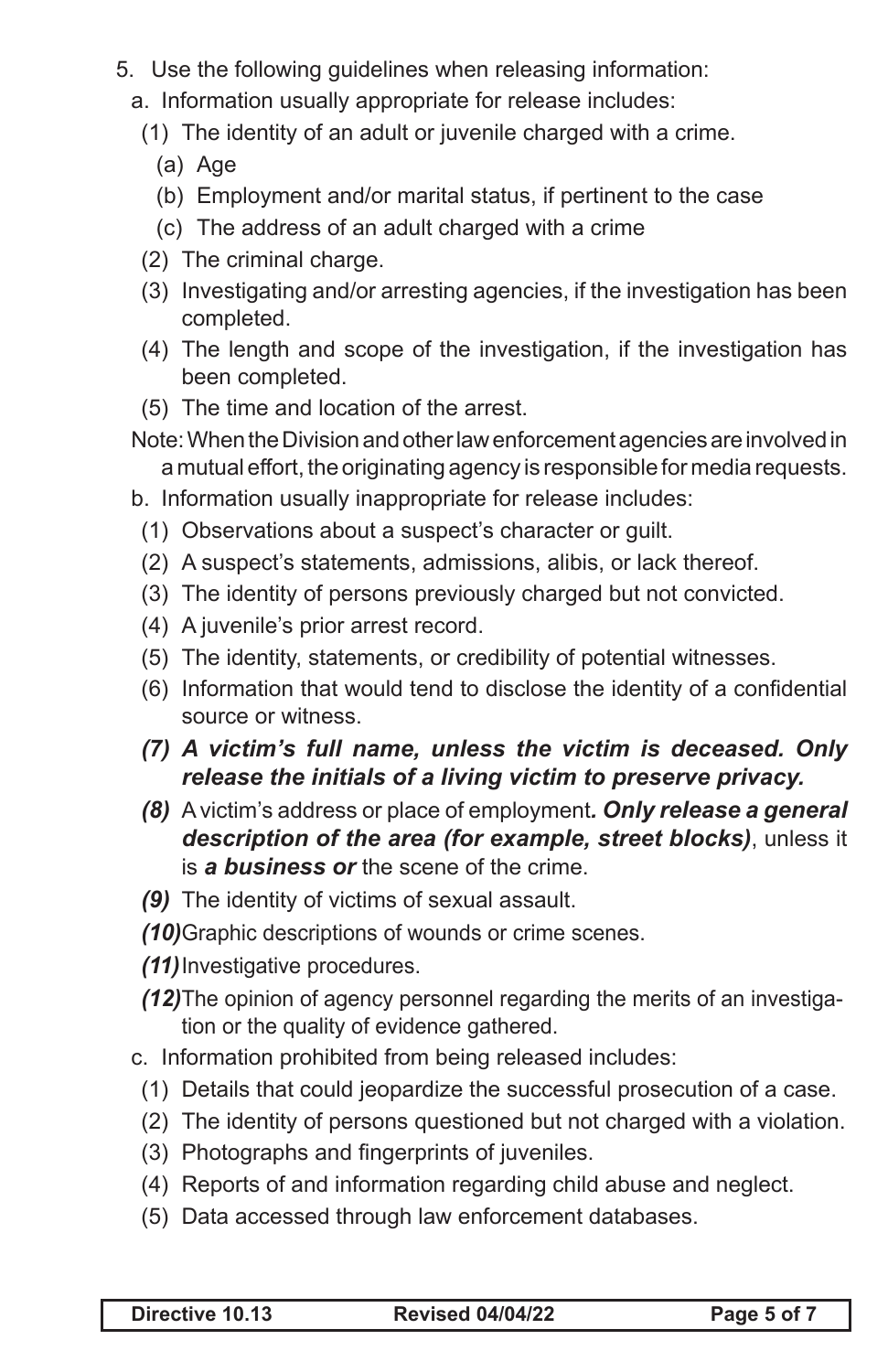- (6) The home address of sworn personnel.
- (7) Social security numbers.
- (8) Medical records.
- 6. Provide a copy of all approved news releases to the PIU prior to the end of the shift.
- 7. Notify the chain of command and the PIU prior to the end of the shift when a verbal interview is given to the news media. Include the following:
	- a. Name of the reporter and media outlet to which the interview was given
	- b. Date and time of the interview
	- c. Description of the incident that was the subject of the interview
	- d. Summary of information released
- C. Personnel Addressing Public/Legislative Bodies
	- 1. Obtain approval from the bureau commander or civilian manager prior to representing the Division at a public appearance.
		- a. The Division generally will not pay overtime for public appearances resulting from private arrangements.
		- b. Wear the uniform of the day for the respective assignment unless deviation is approved by the bureau commander or civilian manager.
	- 2. Obtain approval from the Chief of Police prior to representing the Division before any legislative body.
		- a. If possible, notify the Professional Standards Bureau (PSB) Commander prior to giving testimony; otherwise, notify afterwards as soon as practical.
		- b. Prior to submitting written testimony, forward a copy of the testimony through the involved chain of command to the deputy chief.
	- 3. For testimony on behalf of law enforcement before any legislative body while not representing the Division:
		- a. Provide prior written notification to the Legal Advisor through the chain of command;
		- b. Contact the Legal Advisor directly if there is insufficient time for notification to be made through the chain of command;
		- c. Indicate that the opinion expressed is not necessarily that of the Division of Police and the name of the organization being represented, if applicable; and
		- d. Do not wear the uniform or Division ID without the prior approval of the Chief of Police.
- D. Deputy Chief
	- 1. Review the proposal for written testimony.
	- 2. Approve or disapprove the proposal.